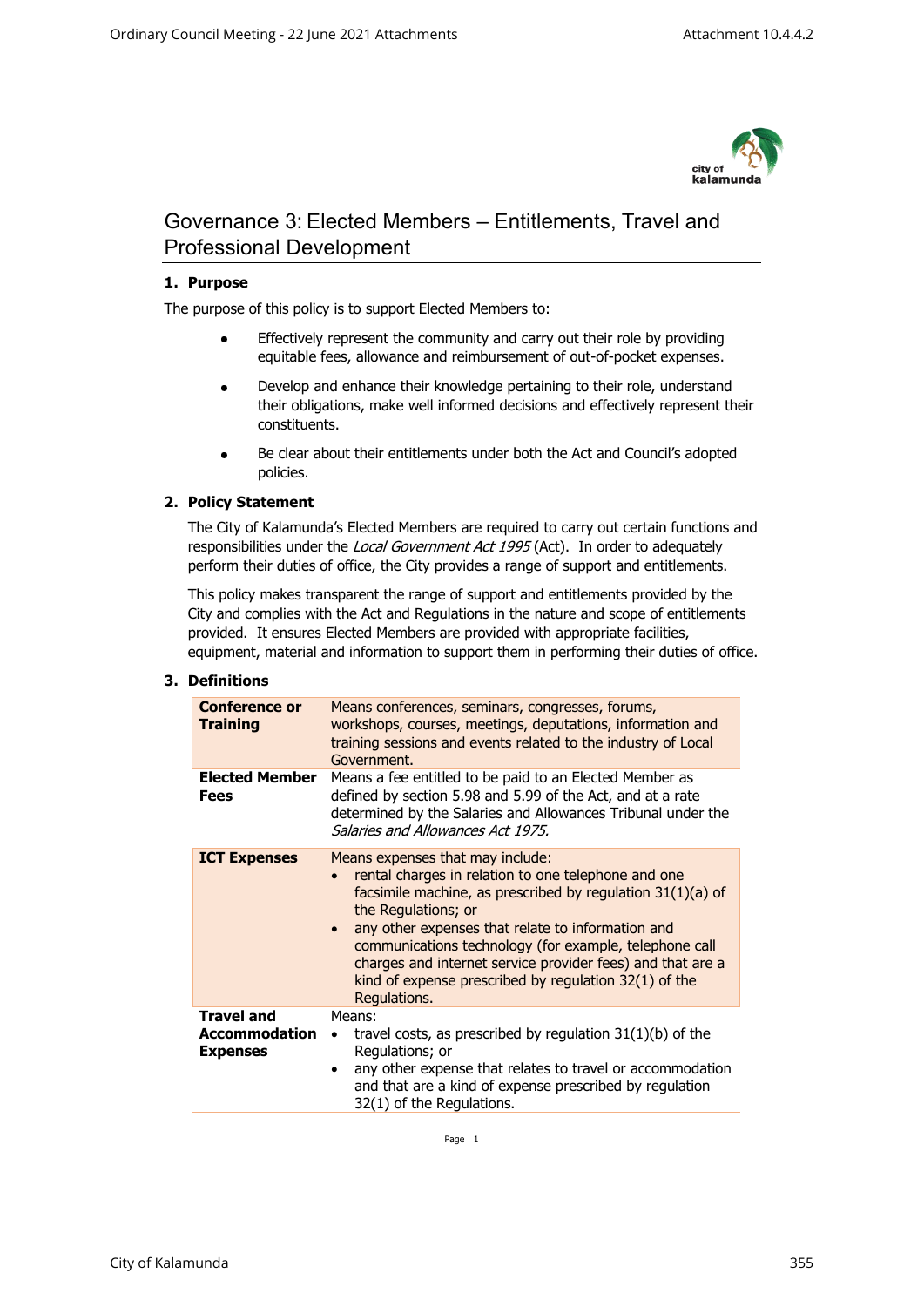

## **4. Provision of Support**

#### 4.1 Mayor

The Mayor shall, in carrying out the duties and responsibilities of office, receive the benefit of the following:

- (a) access to suitable office accommodation allocated by the CEO;
- (b) services and facilities of an Elected Member (as per Clause 4.2); and
- access to other services and facilities relevant to the position as determined by the CEO.

#### 4.2 Elected Members

All Elected Members shall, in carrying out the duties and responsibilities of office, receive the benefit of the following:

- (a) administrative support from the Council Support Officer;
- conference/meeting rooms within the Administration Building (with prior timely booking being made through the CEO's Office);
- $(c)$ limited use of photocopying, printing, facsimile, internet and telephone facilities within the Administration Building;
- 24-hour security access card to the Council Chamber, Committee Room 1 and Function Room;
- one Apple iPad, or equivalent tablet technology to a standard determined by the City's IT staff;
- $(f)$ two Councillor name badges;
- business cards; and
- access to other services and facilities relevant to the position as determined by the CEO.
- 4.3 Election campaigns excluded

The support and entitlements described in this policy must not be used for any election purpose.

#### **5. Fees and Allowances**

- 5.1 Elected Member Fees and Allowances
	- $(a)$ Elected Member Fees shall be approved by Council, according to the standards set by the Salaries and Allowances Tribunal, and as applicable for the City of Kalamunda.
	- $(b)$ Unless otherwise stated in clause 5, all fees and allowances will be approved by Council, will comply with the Local Government (Administration)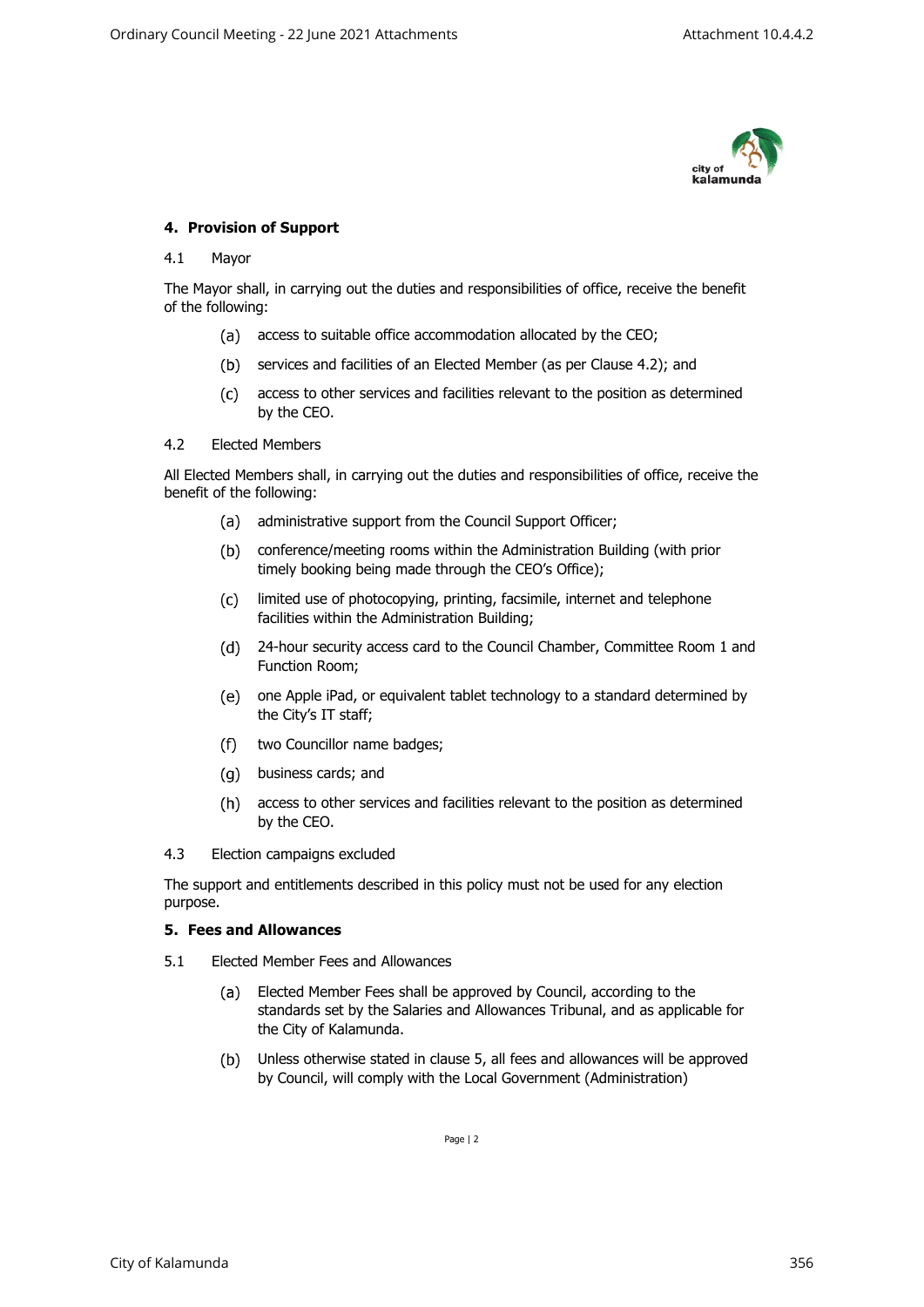

Regulations, and will comply with the standards set by the Salaries and Allowances Tribunal as applicable for the City of Kalamunda.

5.2 Mayor and Deputy Mayor allowance

The Mayor's Allowance and Deputy Mayor's Allowance is payable in addition to the entitlement to Elected Member Fees in clause 5.1(a).

5.3 Information, Communication and Technology (ICT) allowance

The City will pay all Elected Members an allowance for ICT Expenses.

5.4 Travel and Accommodation allowance

The City will pay all Elected Members an allowance for Travel and Accommodation Expenses relating to approved Council Business activities.

- 5.5 Reimbursement claims in excess of annual allowances
	- Claims by Elected Members for ICT Expenses, and Travel and Accommodation  $(a)$ Expenses, are to be:
		- (i) supported by documentation, such as receipt or invoice, and
		- (ii) submitted to the CEO on the relevant reimbursement form.
	- $(b)$ Where an Elected Member exceeds the allowance, a request for reimbursement shall be referred to Council for approval.
- 5.6 Elected Member may refuse fees and allowances
	- $(a)$ If an Elected Member does not want to claim any part of these fees and allowances then he/she will advise the CEO in writing, including a date the request is to take effect.
	- $(b)$ Subsequent to clause 5.6(a), if an Elected Member later requests full or additional payment of fees and allowances, it will not be back-paid, but will accrue from the date of the Chief Executive Officer receiving such subsequent request in writing.
- 5.7 Taxation implications

The taxation liability arising from payment of any Elected Member fees or allowance is the individual responsibility of each Elected Member.

## **6. Eligible Payments and Reimbursements**

6.1 Cost of attending functions

The City will pay for the registration cost or ticket cost for the Elected Members attending any breakfast, dinner or similar function, where invited in their role as Elected Member, provided it is not for an election purpose.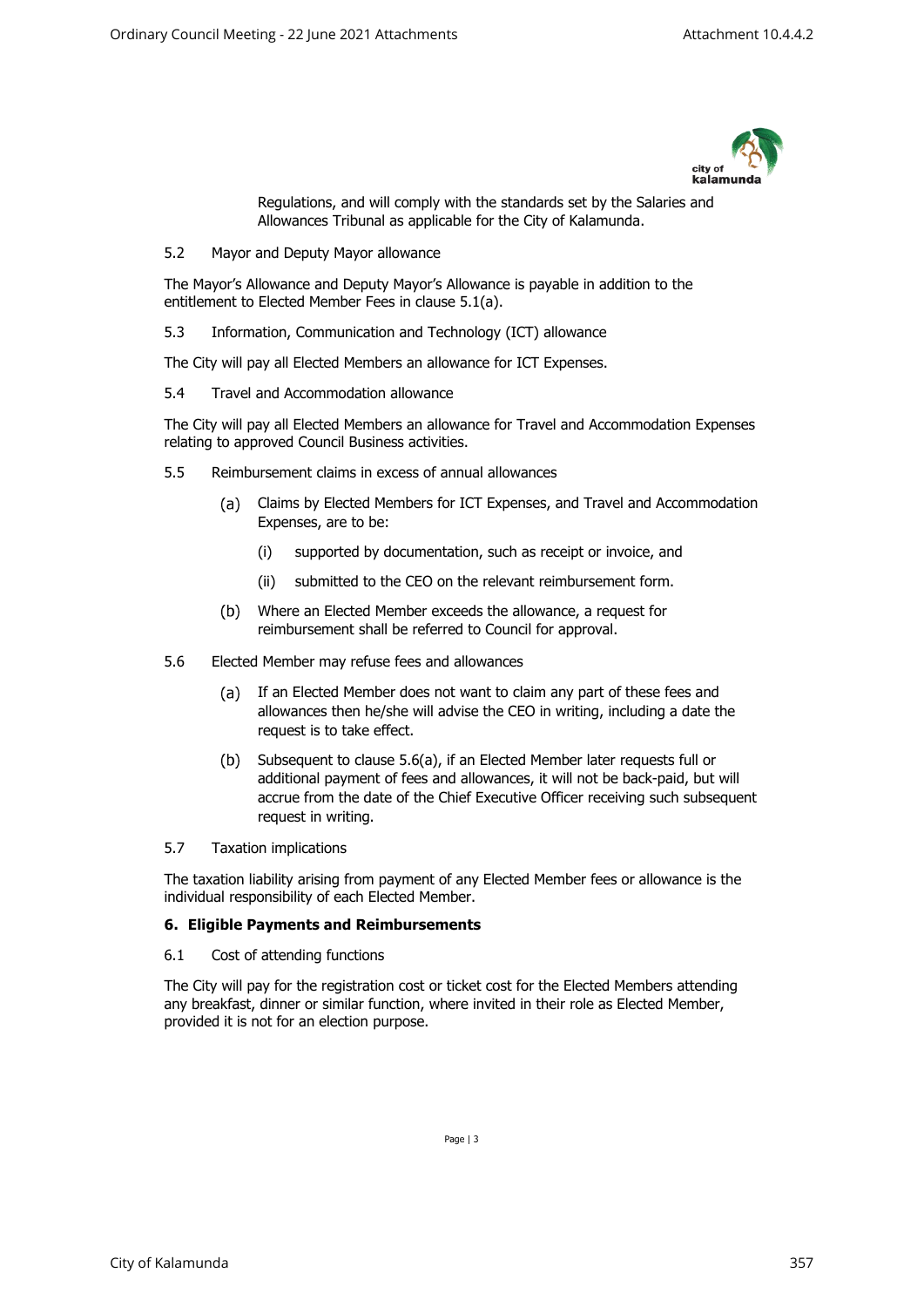

# 6.2 Child care

- (a) In accordance with Regulation 31, child care costs will be paid at the rate set by the Salaries and Allowances Tribunal for an Elected Member's attendance at:
	- (i) an Ordinary Council Meeting,
	- (ii) Special Council meeting,
	- (iii) Committee meeting of which he/she is a member,
	- (iv) Council function or Council-related activity.
- Child care costs are applicable for children, either of natural birth or guardianship determined by a legal process.
- Child care costs will not be paid in the event that the care is provided by a  $(c)$ member of the immediate family or relative living in the same premises as the Elected Member.

# **7. Payment Arrangements**

- 7.1 Time and Method of Payment
	- Payment of the Elected Member Fees and Allowances, other than those (a) outlined under clause 5, are to be:
		- (i) made every month in arrears paid by the  $20<sup>th</sup>$  of the month; and
		- (ii) calculated on a pro-rata basis in those years where an Elected Member's term of office expires due to election or an Elected Member retires before their term of office expires.
	- All fees and allowances shall be paid automatically into a nominated bank account.
- 7.2 Time limit on claims and approval process

Elected Members should submit the appropriate expense claim form to the CEO, together with supporting documentation:

- (a) within two calendar months of incurring the expense,
- (b) except that at the end of each financial year, claims must be provided by the 7<sup>th</sup> July of the following financial year.
- 7.3 Supporting documentation

Claims for reimbursement should include a tax invoice or tax receipt.

#### **8. Professional Development, Conference and Training**

8.1 Requirement to attend Professional Development and Training

<span id="page-3-0"></span>Elected Members will participate in mandatory Professional Development and Training requirements, as defined within the Act.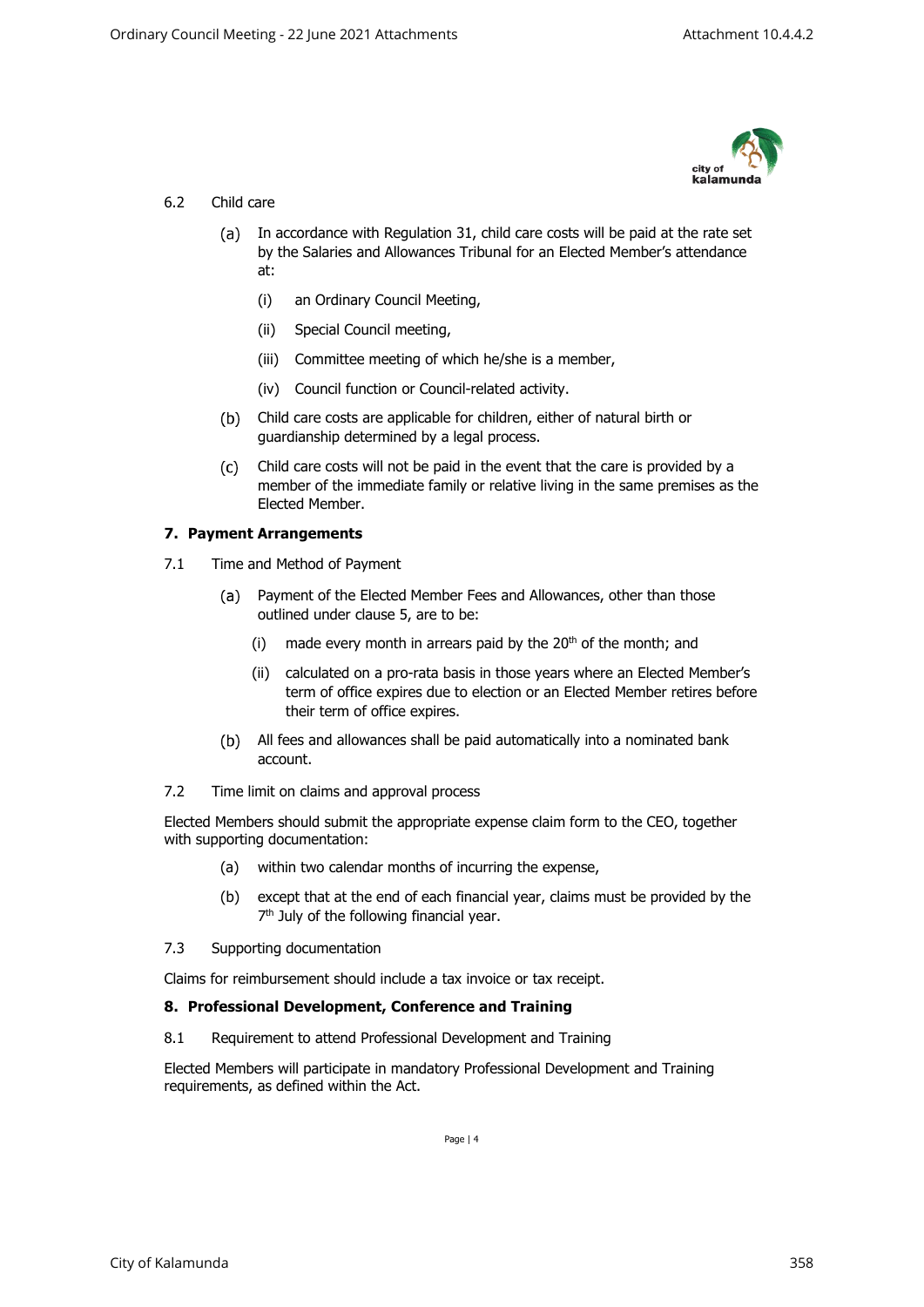

#### 8.2 Professional Development Allowance

- (a) Each Elected Member will be allocated a maximum of \$2000 per financial year to pay for all training, conferences or memberships, including mandatory training.
- (b) If an Elected Member wishes to exceed the value of this allowance in a financial year, they may either:
	- (i) Seek Council approval to exceed the allowance; or
	- (ii) Pay the difference.
- 8.3 Types of Conference or Training
	- (a) In addition to mandated training, Elected Members are encouraged to participate in continuing professional development including:
		- (i) any City of Kalamunda Elected Member Induction Program; and
		- (ii) Western Australia Local Government Association (WALGA) Elected Member Courses.
	- (b) Further Conferences or Training to which this policy applies shall generally be limited to:
		- (i) Western Australian Local Government Association (WALGA) and Australian Local Government Association (ALGA) conferences;
		- (ii) special 'one off' conferences sponsored by WALGA or ALGA on important issues;
		- (iii) annual conferences of the major professions in local government and other institutions of relevance to local government activities;
		- (iv) training relating to the role of Elected Members;
		- (v) Australian Institute of Company Directors;
		- (vi) Australian Institute of Management.
- 8.4 Reimbursement of Memberships

The City will reimburse memberships to professional associations relevant to the role of Elected Members.

- 8.5 Approval to attend Conference or Training
	- $(a)$ An Elected Member must advise the CEO of his/her intention to attend training at least three weeks prior to the event. The CEO will then advise the Elected Member whether there are sufficient budgeted funds for the participation in the training to occur, and approve the expenditure.
	- (b) Approval of Council is required for any Elected Member attendance at for any Conference or Training outlined under Clause [8](#page-3-0) of this policy.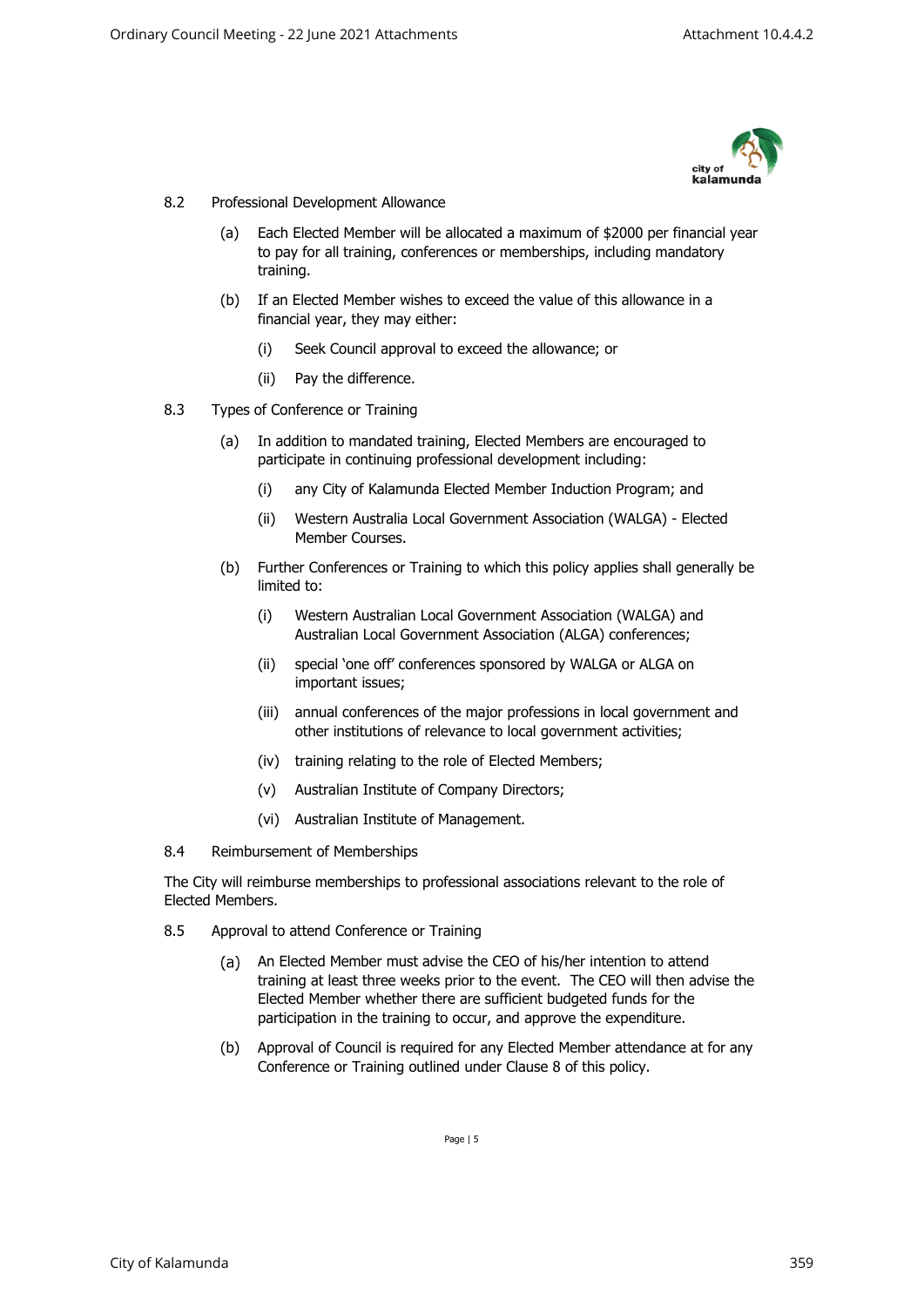

## 8.6 Report back on Conference or Training

With the exception of mandated training, upon return from attending a Conference or Training, within two months the Elected Member is required to provide:

- (a) a written or verbal report for Council on the Conference or Training;
- (b) copies of all discussion papers and notes; and
- (c) outline of the benefits, lessons and actions for the City.
- 8.7 Professional Development Attendance and Reimbursements
	- Registration, travel and accommodation for Elected Members will be arranged  $(a)$ through the CEO's Office.
	- (b) In general, all expenses including airfares, registration fees, and accommodation will be paid directly by the City.
	- All accommodation and travel expenses shall be warranted, reasonable and practical:
		- (i) Air travel shall be at economy rates, via the most direct route;
		- (ii) Accommodation should be for a standard room with a basic breakfast option, and upgrades are at the Elected Member's expense.
	- Taxi vouchers and car hires may be requested and approved prior to travel.
	- $(e)$ Normally accepted living expenses will be reimbursed where they are reasonable, such as:
		- (i) Meals and refreshments not already provided.
		- (ii) Dry-cleaning and laundry expenses.
		- (iii) Reasonable telephone, internet and facsimile charges.
	- (f) An Elected Member wishing to take an accompanying person to a Conference or Training is required to pay all associated costs for the other person.
	- (g) If an Elected Member wishes to use a private vehicle, they will be reimbursed a mileage allowance, using the Australian Taxation Office's cents per kilometre method.
	- (h) Expenses shall only be reimbursed from the time an Elected Member leaves home to attend an event to the time the Elected Member returns home (including cost of travel to and from the airport).
	- (i) Any personal travel shall be at the expense of the Elected Member.
- 8.8 Insurance

An Elected Member travelling for a Conference or Training shall be covered by the City's Travel Insurance Policy.